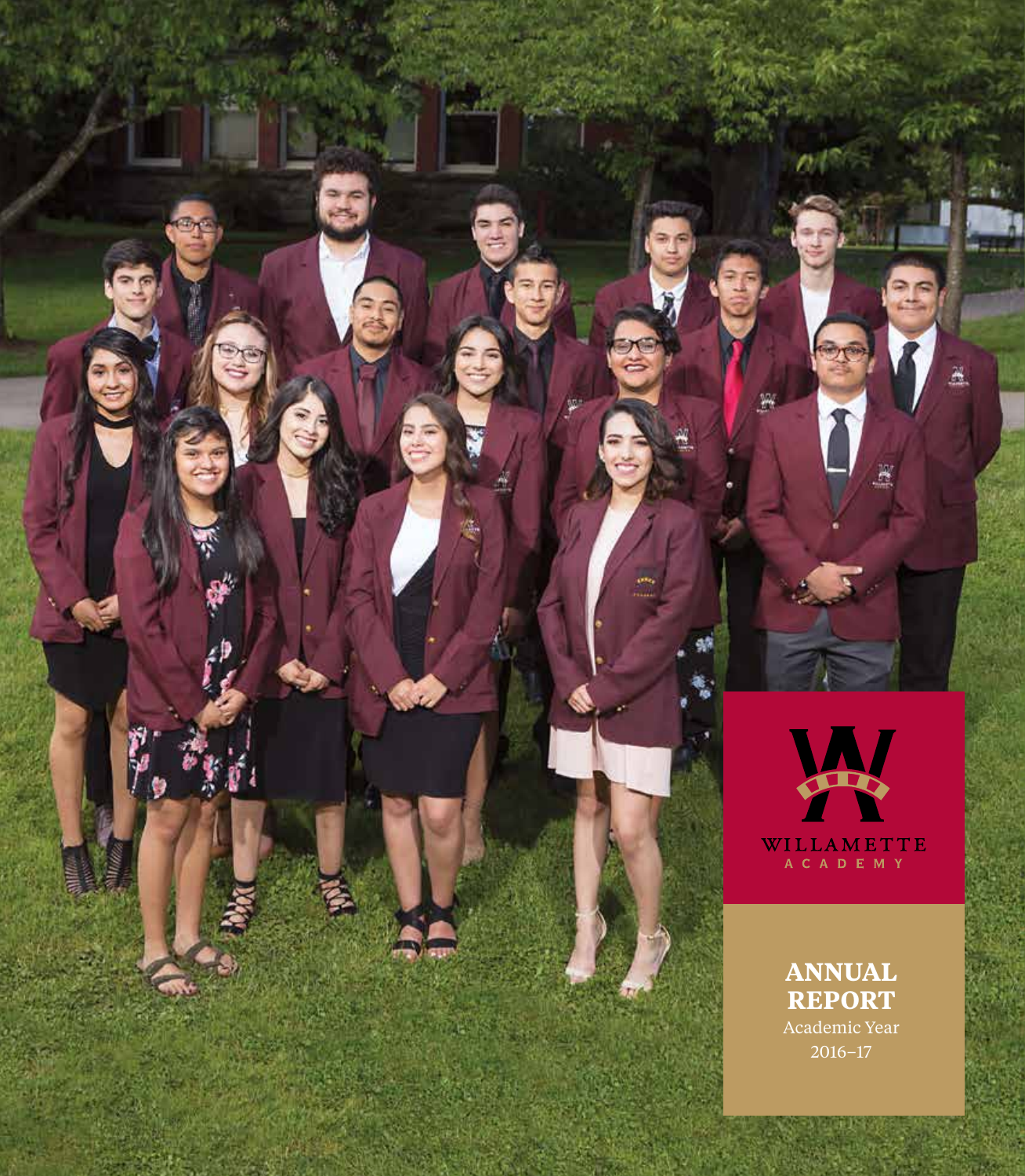### **DIRECTOR'S MESSAGE**

Since starting as executive director in<br>
October 2016, I have spent much time listening and learning about what makes Willamette Academy so special. In talking with our students and families, I clearly realize that they find great value in this place — especially the unique community that the academy fosters and supports.

However we need to continue to develop and build an academy that helps students live up to their potential and attain their lofty goals. In response, I've continued our dialogue with district officials and community organizations to understand how we can better address students' and parents' challenges. I've also traveled to other college access programs and conferences across the country, forging new relationships and a network so we can share and understand best practices.

To continue to build stronger bonds in the Willamette University community, we've partnered with professors and their service learning courses to engage more Willamette students in the support, assessment and future development of the academy.

With the help of Michael Niño, assistant professor of sociology, and his students, we've gathered data to lay the foundation for a strategic plan to be developed in the next few months. The data will help us understand not only the academy's social effects but also its academic impact — ultimately leading to curriculum and program changes that are in the best interest of our students.

Building on a solid foundation of support provided by loyal donors since the academy began in 2001, within the past year or so the academy has also received four grants: \$10,000 from the Juan Young Trust, \$15,000 from the William G. Gilmore Foundation, \$27,000 from the William Swindells Sr. Memorial Fund of The Oregon Community Foundation and \$99,500 over two years from the Oregon Department of Education's Youth Development Council. This grant work could not have been done without the incredible support from Willamette University.

Between grants and continued donor support, the academy has been able to maintain its successful core components — the summer program, Saturday sessions, mentoring and the family program.

Willamette Academy is not simply a university program, but a community program. I am confident in our ability to evolve and live out our mission: to educate, inspire and empower students from historically underrepresented communities who have the desire to advance and achieve a higher education.

Emilio Solano '09 Executive Director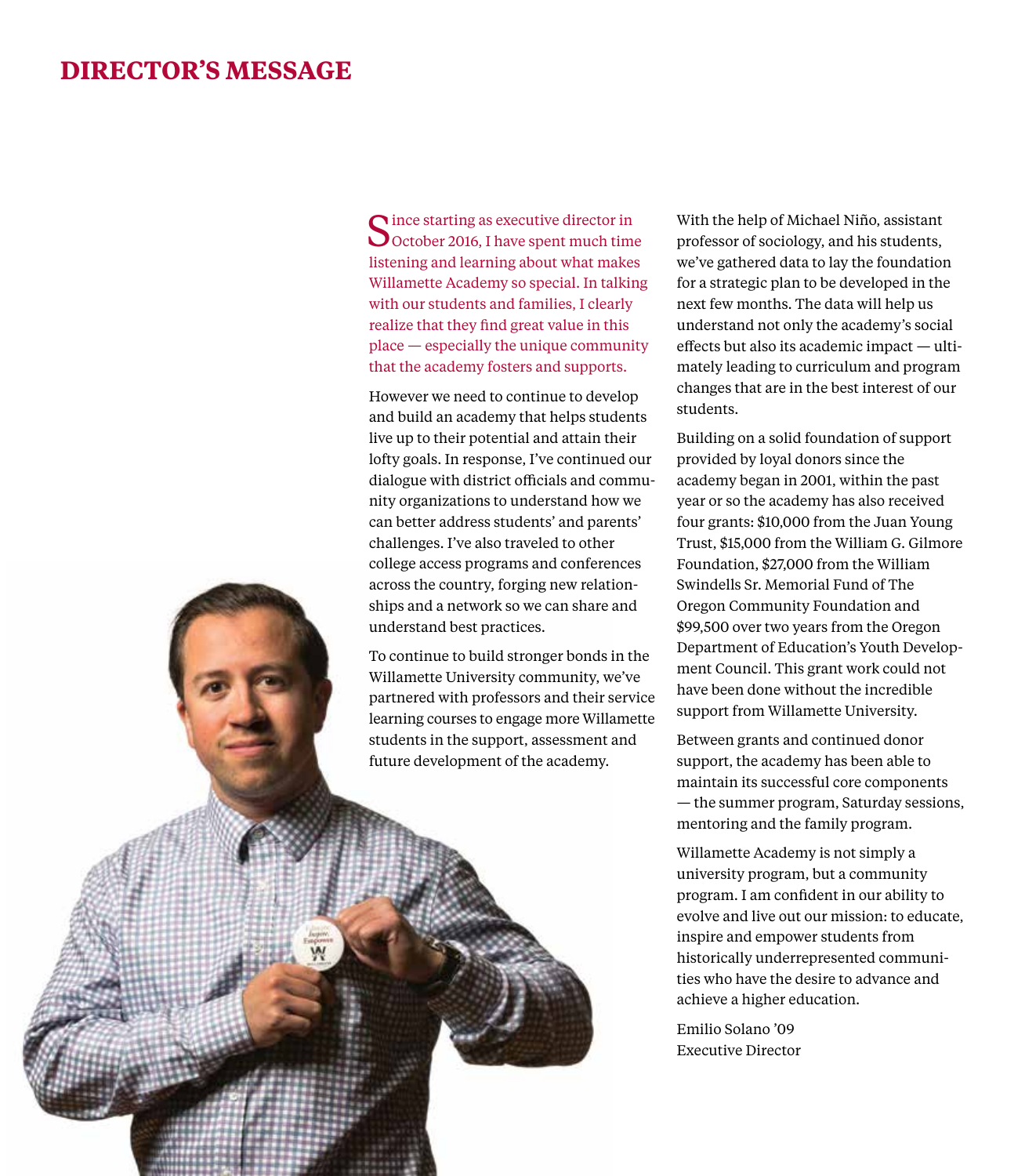

# **SOLAR ECLIPSE PRESENTS EXCITING OPPORTUNITY FOR ACADEMY STUDENTS**

The moon and sun may have been the main **L** attractions during the total solar eclipse over Salem on Aug. 21, 2017, but Willamette Academy students also played a starring role.

The rare celestial phenomenon presented a prime opportunity for students to engage in academic and experiential learning on the Willamette University campus.

In the hours leading up to the eclipse, a dozen academy students worked with scientists from the National Solar Observatory to conduct experiments on the university's north lawn. They also appeared on CNN Español's television coverage of the eclipse, explaining their work to a reporter.

During totality, when the moon completely obscured the sun, two academy students gave a live play-by-play description to Oregon Public Broadcasting, which was also transmitted over National Public Radio (NPR).

"Watching the eclipse was absolutely magical and mesmerizing. I will never forget it," says Crystal Llanos, a Salem 12th-grader. "My heart was racing, and I teared up at the beauty and the experience of seeing such a marvelous example of our amazing universe."

Crystal helped run a series of experiments and demonstrations to highlight the science of the eclipse and our solar system. She used scaleddown models to demonstrate the size and distance of the sun and the moon. A 55-inch orange circle stood in for the sun, with 109 blue dots, each representing the size of the Earth, stretched across its diameter. About 500 feet away, a large orange arrow pointed at a model of the moon that was the size of a drawing pin.

The students' experiences captured what Executive Director Emilio Solano '09 describes as one of Willamette Academy's key goals — "to build bridges to places students never dreamed of before, places that seemed outside the realm of possibility."

Academy students, including Joshue Fuentes-Ventura, helped leading solar scientists carry out experiments on the **Willamette University** campus during the total solar eclipse over Salem.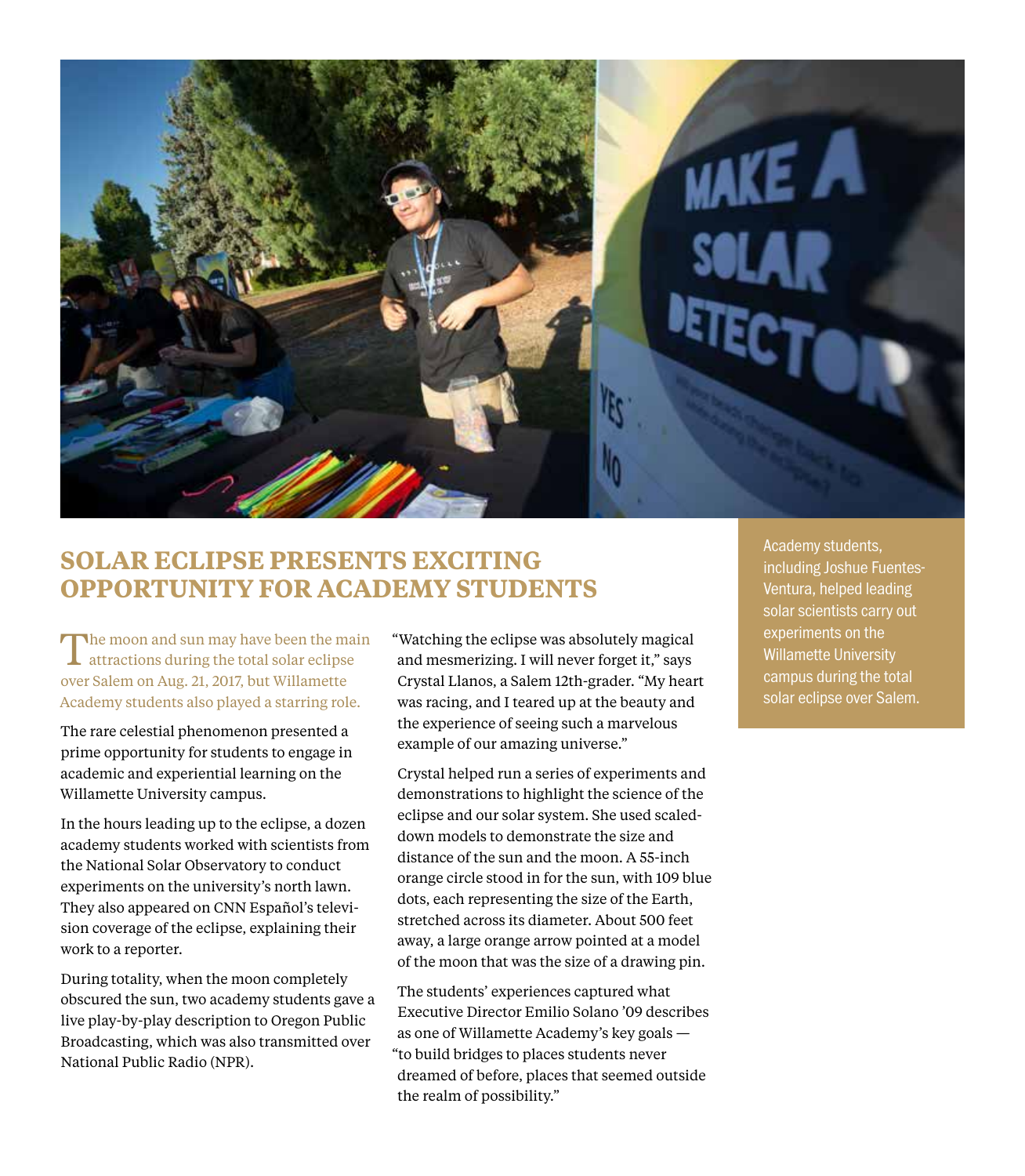Academy students receiving free or reduced-cost school lunches 90%

"Willamette Academy taught me that I am responsible for my future, regardless of my background. That's what keeps me going."

— Amanda Zuniga Class of 2012

Approximate cost to the academy per student per year \$2,340

 $\Pi$   $\overline{I}$   $I$ illamette Academy serves 8-12th grade youth from communities that are historically underrepresented in higher education. It provides students with academic support, mentoring and access to technology, as well as programs such as summer camps, leadership skills development and college entrance exam preparation. Students are accepted into the academy based on their potential and desire to further themselves and their families through higher education. In addition, they must meet at least one of four qualifying factors: being low-income, a student of color, a recent immigrant or a first-generation college student.

"As a first-generation college student, I found it really powerful to be able to interact with current college students and share college-related experiences with peers. It made the dream a

— Rachel Meza Rojas Class of 2014

> Salem-Keizer **School District** students (8-12th grade) currently enrolled at the academy 153

"Willamette Academy taught me that first-generation college students can make it a normal thing to attend college; that we are capable of accomplishing our dreams and breaking cycles; and that if we have the will and drive to attend college, it can happen."

— Leone Davila Class of 2015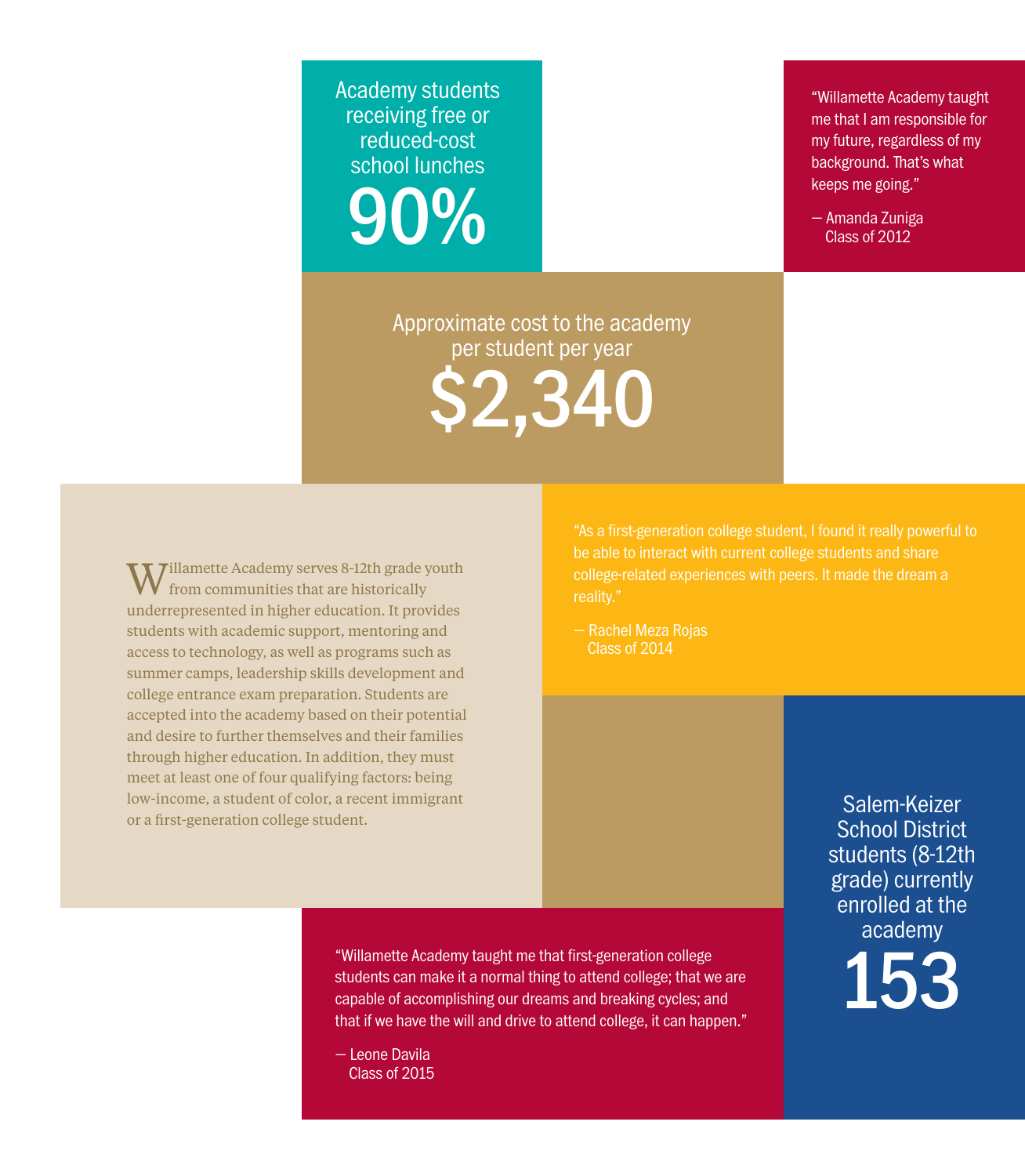Academy students who will be firstgeneration college **students** 96%



Students who've completed the academy program since 2002

240

Academy alumni selected as Gates Millennium Scholars 7

Academy alumni who've either graduated from or are currently enrolled at a two- or four-year college 68%

"The academy is a place where people with the same passion for higher education can bond, support each other and work together towards the common goal of attending college."

— Thalia Vargas Class of 2012 "Both of my parents are immigrants with little education, and their dream has always been for their children to get an education. Willamette Academy made that dream possible by giving guidance and answering questions not only for me but also for my parents."

— Yaritza Torres Class of 2011

# Academy alumni selected as Ford **Scholars**

6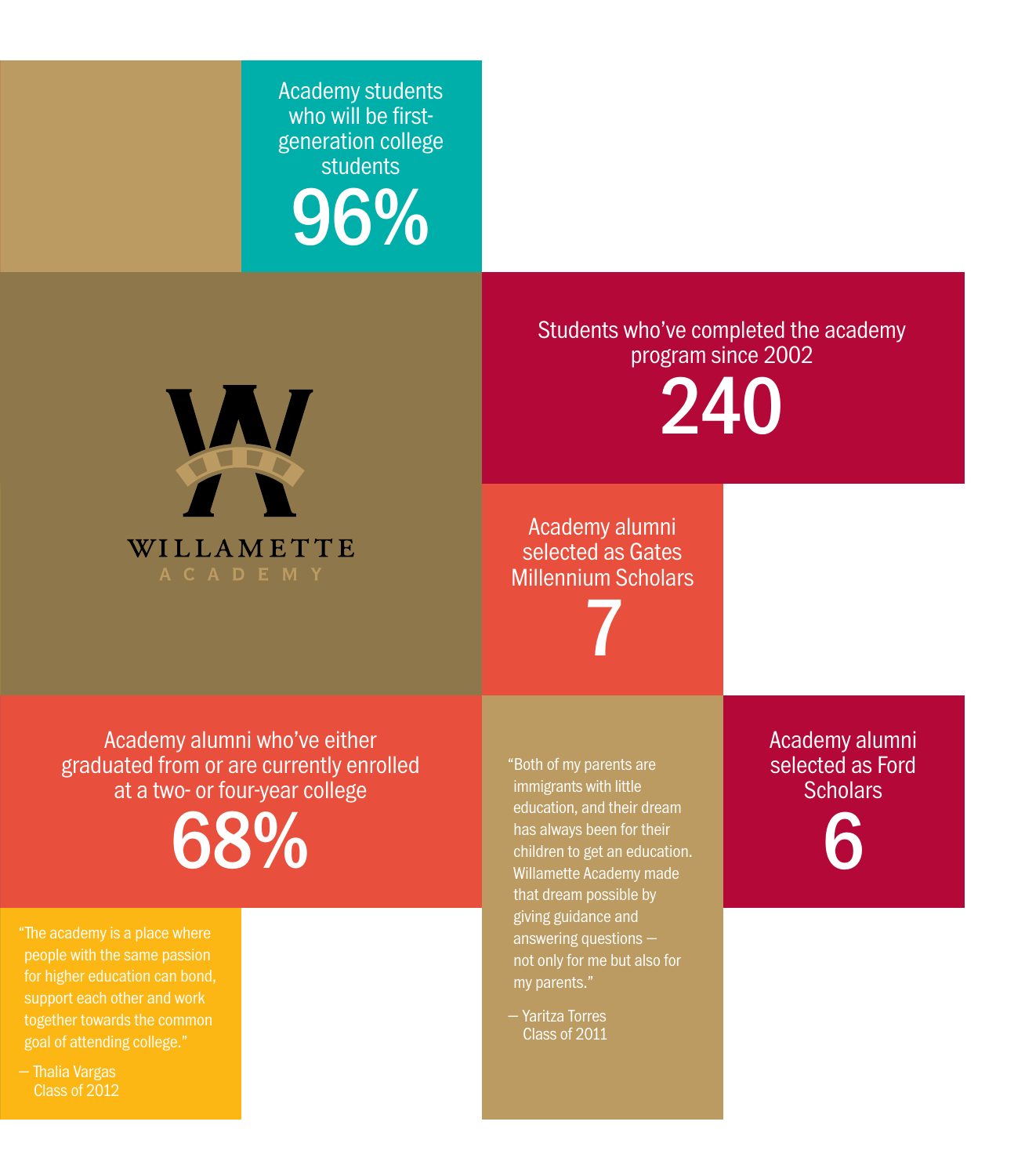# **2016-17 HIGHLIGHTS**



*Ta-Nehisi Coates Alma Flor Ada Willamette Academy graduation Delia Olmos-García*

This year, students participated in more than 50 workshops, campus visits, lectures and events.

During a seven-day summer program in 2016, students took classes on topics such as college-level writing, narrative and personal storytelling, as well as elective courses such as animal behavior, which included an off-campus field trip to the Oregon National Primate Research Center.

In February academy students attended a campus lecture by 2015 MacArthur "Genius Grant" recipient Ta-Nehisi Coates, author of "Between the World and Me," which won the 2015 National Book Award for Nonfiction.

Students met with Oregon State Representatives Brian Clem and Teresa Alonso Leon and learned about the recently passed Ethnic Studies Bill from Representative Diego Hernandez.

In a six-week film series, academy students watched and analyzed feminist films — and then hosted a screening for Willamette University students.

Students benefited from stronger curricular ties between the academy and Willamette University's College of Liberal Arts. Willamette students in a service-learning course tutored, chaperoned and mentored at the academy, while sociology undergraduates gathered and analyzed data from the academy's 15-year history.

Award-winning author Alma Flor Ada met and engaged with students in a three-part workshop series.

A new partnership between the academy and Willamette University College of Law set up a program for law students to mentor academy students.

Admissions counselors from colleges and universities across the country presented academy students information on college applications, financial aid and how to navigate the college selection process.

Saturday Sessions engaged younger academy students in community-building exercises, goal-setting activities and conversations about transitioning to high school.

College Track sessions provided the academy's high school seniors a College Fair and workshop sessions on financial aid, college and scholarship applications, and matriculating and transitioning into college.

#### Students visited six regional

colleges — Western Oregon University, Oregon State University, Linfield College, Lewis & Clark College, the University of Oregon and the Willamette University College of Law.

In May, the academy celebrated 20 graduates from the Class of 2017. Of those, 14 enrolled at Willamette University — the largest class to enter Willamette in the academy's history.

Two 2017 graduates were selected as Ford Scholars by the Ford Family Foundation.

In June the academy welcomed 32 rising 8th graders and 34 rising 9th graders.

Also in June, the academy hired Delia Olmos-García as its academic and college access coordinator. A 2010 Willamette Academy graduate, Delia is the daughter of immigrants and the first in her family to graduate from high school and college. She earned her BA in sociology from Willamette University.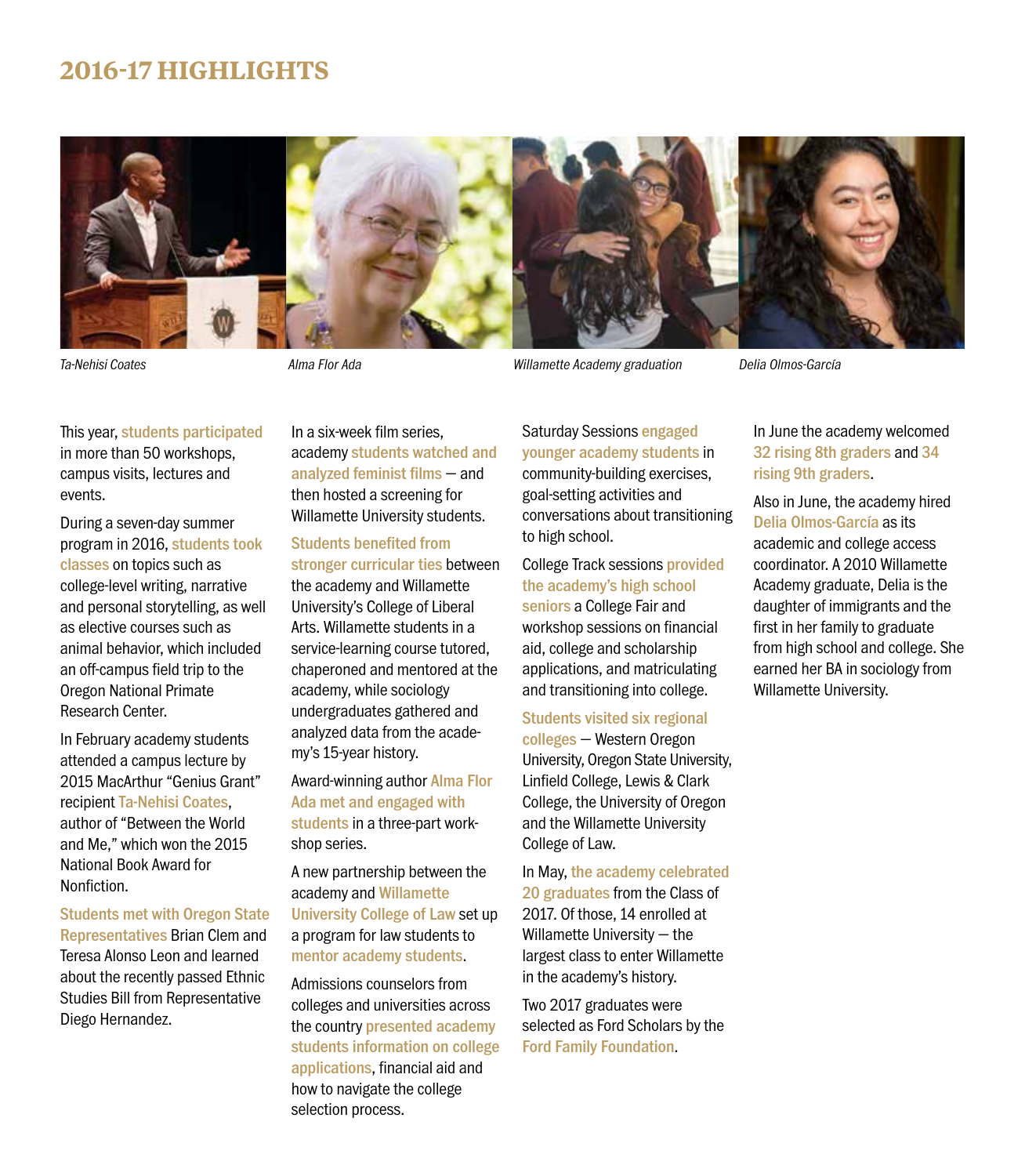